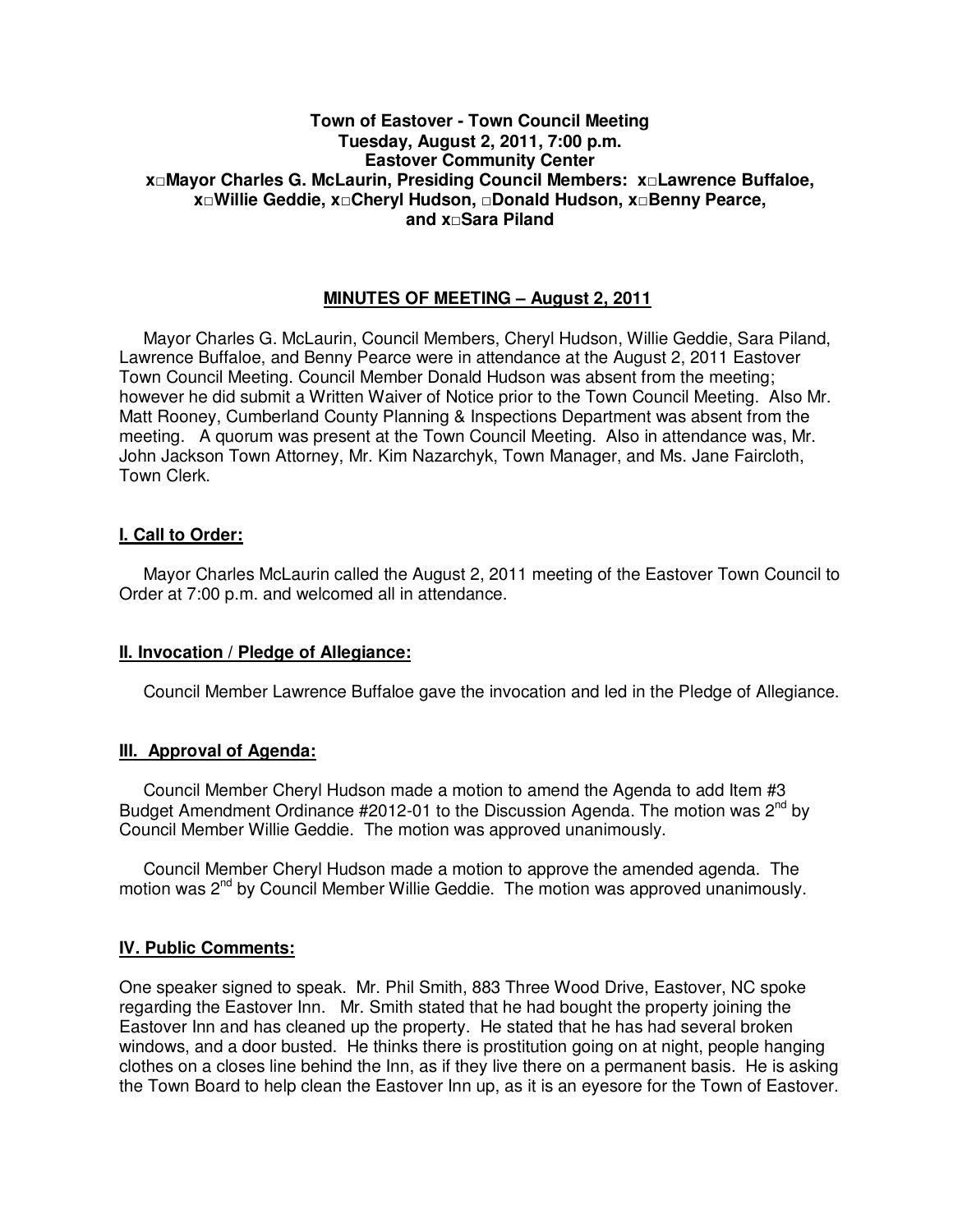The Council agreed that the Eastover Inn could improve its appearance, and expressed concern regarding the frequency that law enforcement is called to that location.

### **V. Consent Agenda:**

- 1. Consider approval of the July 5, 2011 Town Council Minutes.
- 2. Consider approval of the June 30, 2011 Financial Report

Council Member Sara Piland made a motion to approve the Consent Agenda as stated. The motion was  $2^{nd}$  by Council Member Lawrence Buffaloe. The motion was approved unanimously.

### **VI. Discussion Agenda:**

### **Agenda Item #1:**

### **Briefing by Mr. Morgan Johnson, Chairman of the Eastover Sanitary District.**

Mr. Johnson stated that the Eastover Sanitary District building will be completed in late September. He stated that he has employees lined up for the positions at ESD. He said the contract with the City of Dunn has had mutual agreement changes, the design is finished and the final contract in early September. Council Member Sara Piland asked if PWC was still considering the \$540.00. Mr. Johnson stated that ESD and Attorney's object vigorously to the \$540.00 charge PWC is trying to impose. Mr. Johnson stated that a mass mailing will go out to customers this week informing them of the latest update concerning the water system.

 Mr. Johnson stated that the tank contractor crew is supposed to clean and sanitize the water tower tank in 1 to 2 days. The system will be complete in 10 days. Mayor McLaurin asked if the water tower could be decorated at Christmas. Mr. Johnson stated that the water tower does have receptacles, so it can be decorated.

#### **Agenda Item #2:**

## **Briefing by Ms. Denise Sykes, Cumberland County Planning & Inspections Department concerning the Hazard Mitigation Plan.**

Ms. Sykes briefed the Council on the Cumberland County Multi-Jurisdictional Hazard Mitigation Plan. The plan submitted to the Council covers all of Cumberland County. She stated it is updated by FEMA every five years. Eastover was not in the last update. She stated that pages 1-16 apply to Eastover, and we should review. Ms. Sykes stated that Eastover must approve our portion of the Hazard Mitigation Plan, and would like to have the Public Hearing in September. Ms. Sykes stated that the County will take care of the advertisement for the Public Hearing. She stated that clear-cut ordinance exists since the last five year update.

 Council Member Sara Piland made a motion to hold a Public Hearing on September 6, 2011 to consider approval of Eastover's portion of the FEMA Hazard Mitigation Plan. The motion was 2<sup>nd</sup> by Council Member Benny Pearce. The motion was approved unanimously.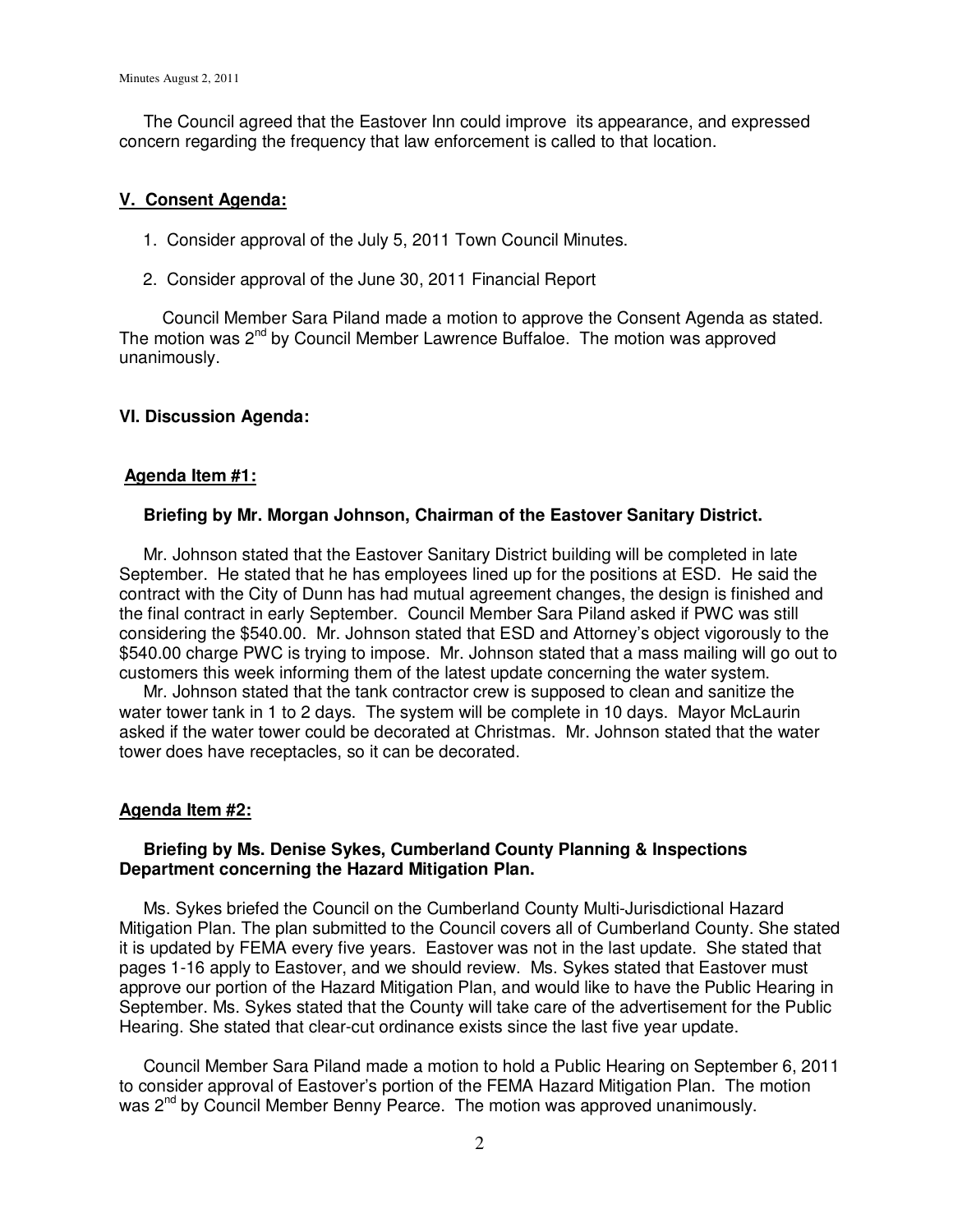# **Agenda Item #3:**

### **Consider approval of the Budget Ordinance Amendment No. 2012-01.**

 Mr. Nazarchyk briefed the Council concerning the Budget Ordinance Amendment No. 2012- 01. He stated we have received some revenues from the Cumberland County Foundation – Mrs. Eloise Talley for Talley Woodland Park (Grant \$10,000), and from the Eastover Civic Club for banners (\$5,075).

 Mr. Nazarchyk stated that the Revenue Account will Increase by \$15,075, and the Expense Account will also increase by \$15,075. The total General Fund Budget with amendment is \$1,407,625.

 Council Member Cheryl Hudson made a motion to approve Budget Ordinance Amendment No. 2012-01. The motion was 2<sup>nd</sup> by Council Member Lawrence Buffaloe. The motion was approved unanimously.

## **VII. Receive Mayors Update**:

 Mayor McLaurin stated that there will be three aluminum flag poles installed at the Eastover Community Center within the next few weeks.

 Mayor McLaurin stated that 21 people attended the Disaster-CERT Training. The CERT Training is a 20 hour course. The course teaches you how to protect yourself and your neighbors during and after a disaster.

 Mayor McLaurin stated that he wanted to commend Mr. Mike Mason, President of the "Eyes over Eastover" Community Watch Program. He stated that he does an exceptional job for the community.

 Mayor McLaurin stated that he also would like to commend Mr. Steve Patterson for the installation of water at the Talley Woodland Park. Mr. Patterson did an excellent job and at a very low price.

 Mayor McLaurin asked Mr. Nazarchyk to speak about the extra Deputy and burglaries in the community. Mr. Nazarchyk stated that there have been 6 breakings in the daytime in the past three weeks. He stated that he has contacted the Cumberland County Sheriff's Office about getting an additional Deputy to patrol in the Eastover area for three or four weeks. Council Member Sara Piland stated that we all should be in a watchful mode.

 Mayor McLaurin stated that they have received 10 benches for the Talley Woodland Park. They are in the process of being engraved in memory of the loved one, of the donor.

## **VIII. Receive Council Members Updates:**

 Council Member Sara Piland stated that she wants citizens to call Cumberland County Nuisance & Abatement to report unsightly inappropriate things they see in Eastover. She stated that she wants the Deputies to cruise both motels frequently. Mr. Nazarchyk stated that Mr. George Hatcher is the one to call for health and safety concerns. Complaints must come